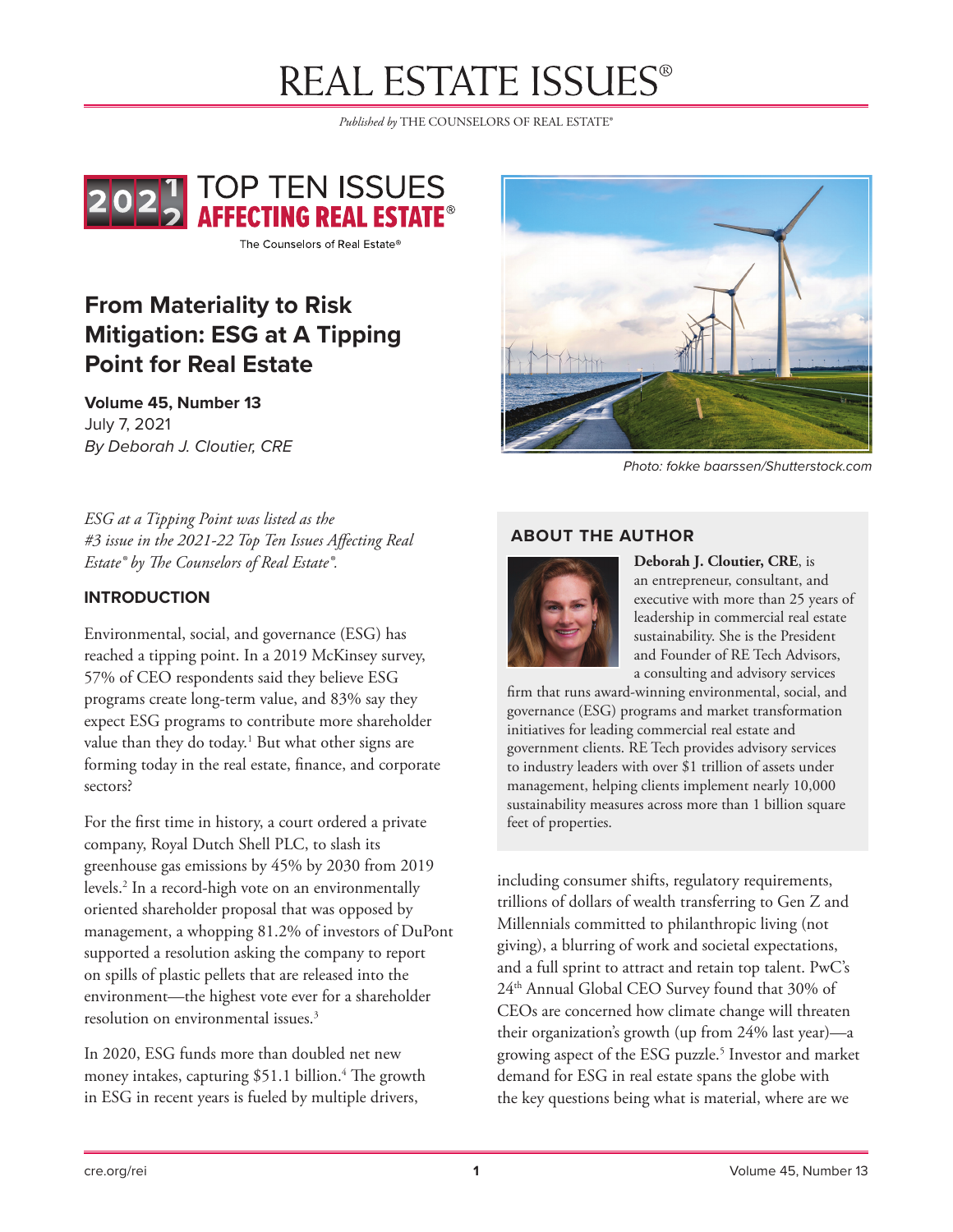## From Materiality to Risk Mitigation: ESG at A Tipping Point for Real Estate

vulnerable, and which strategies will cost-effectively mitigate risks.

Transformative, enterprise-wide ESG programs in all sectors of real estate can be one of the best ways to reduce carbon emissions, accrete value, and demonstrate reputational value. Many Private Equity and real estate firms have set bold ESG commitments, but perhaps one of the most watched organizations is the Blackstone Group. Committing to "reduce carbon emissions by 15% across all new investments where we control energy usage" and "a new target of at least one-third diverse representation on portfolio company boards for new control investments, starting in the U.S. and Europe, and a Career Pathways program designed to create employment opportunities and career mobility for people from underserved communities at Blackstone's portfolio companies," Blackstone is leading the way.<sup>6, 7</sup> Organizations are setting aggressive ESG targets that will need adept implementation and regular reporting on progress. Rating agencies and voluntary reporting frameworks are increasingly providing transparency and serving as watchdogs. GRESB, a leading ESG performance framework for real estate, found: *"Participation in the 2020 Assessment grew by 22% to cover 1,200+ portfolios worth more than USD \$4.8 trillion AUM…This increase in participation, coming despite the challenges of the COVID-19 crisis, shows an industry responding decisively to the accelerating investor demand for comparable ESG data…" 8*

### **DECARBONIZATION**

Unprecedented numbers of companies are conducting greenhouse gas inventories, making commitments to carbon neutrality, emissions reduction goals, or becoming net zero by a set date. There has been a 5x growth in carbon targets between 2016 and 2020, with nearly 30% of Fortune 500 companies possessing a goal. Commercial real estate organizations with carbon reduction frameworks are active in numerous industry frameworks, such as CDP (413 represented), Science Based Targets (72 represented), and TCFD (72 represented). The Net Zero Asset Managers Initiative (87 signatories), and RE 100 (over 300 total organizations) also feature sizeable representation from

the industry. Nearly 25% of the Department of Energy's Better Buildings Challenge partners signed onto Better Buildings' Low Carbon Pilot and will use the partnership as an opportunity to make tactical progress towards decarbonizing their portfolio. Driven by stakeholder demand, these commitments present challenges for organizations around funding and implementing the commitments at scale, but also opportunities for collaboration with others and the prospect of lasting change.

#### **CLIMATE RISK AND INSURANCE**

Climate change brings with it both physical and financial risk to assets. According to Deloitte:<sup>9</sup>

- *• "A majority of U.S. state insurance regulators expect all types of insurance companies' climate change risks to increase over the medium to long term—including physical risks, liability risks, and transition risks.*
- *• More than half of the regulators surveyed also indicated that climate change was likely to have a high impact or an extremely high impact on coverage availability and underwriting assumptions."*

With those factors in mind regulators are looking to new processes for due diligence, underwriting, value at risk analysis, and implications for allocations. Though moving at a slower pace than in the U.S., the EU is seeing similar response from banks. Costs are going up for two reasons: catastrophic loss from more frequent and intense storms, water damage, and floods; and the values at risk have grown exponentially in value over time.

### **ALTERNATIVE FINANCING**

The demand for progress towards ESG initiatives is encouraging capital markets and financiers to deploy an increasing diversity of financial products to support these goals. Alternative financing options such as green bonds, energy-as-a-service (EaaS), property-assessed clean energy (PACE), and energy savings performance contracts (ESPCs) are gaining traction in commercial real estate.10, 11, 12, 13 For example, the commercial PACE market has grown by about 10x since 2015,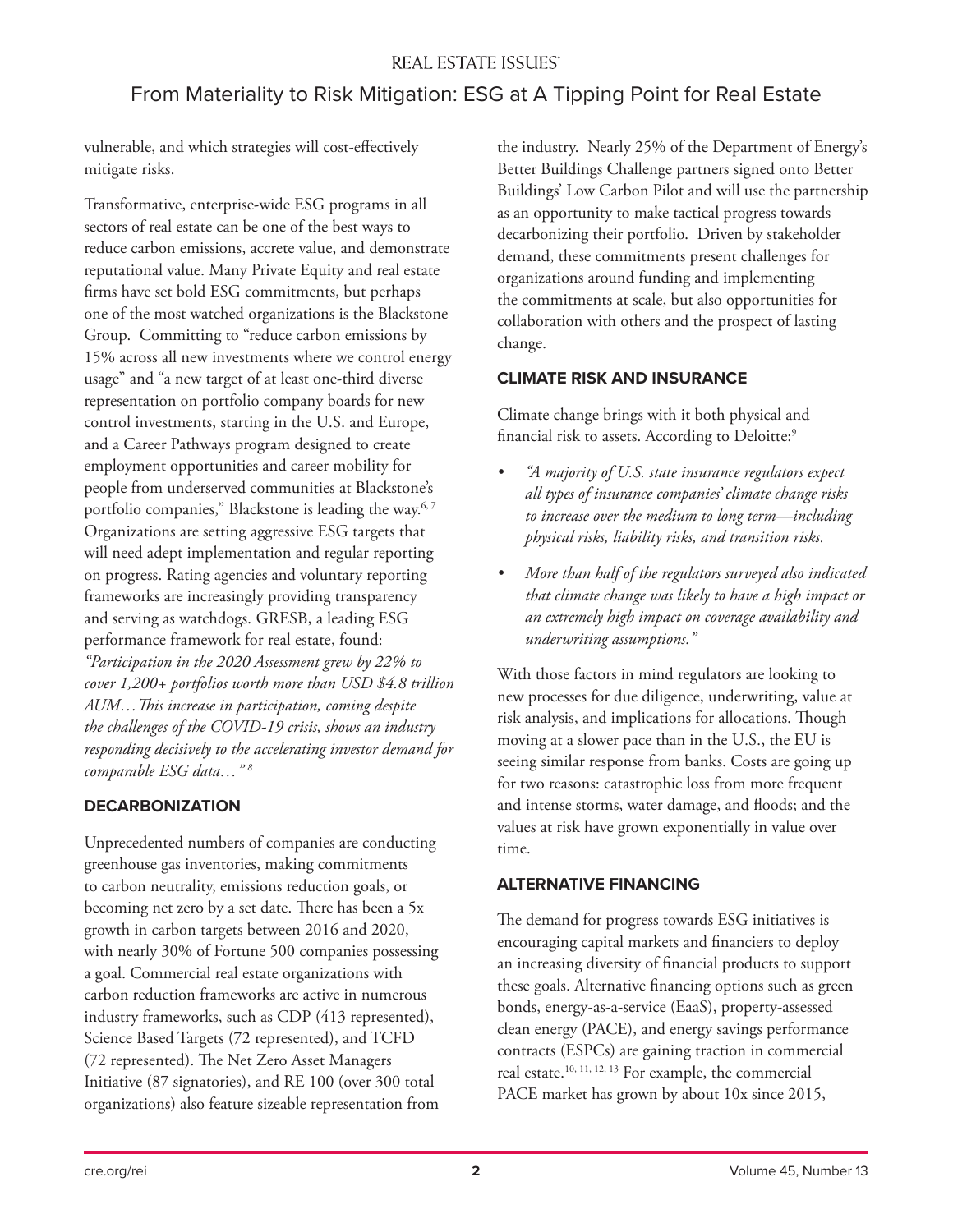# From Materiality to Risk Mitigation: ESG at A Tipping Point for Real Estate

and Guidehouse estimates that energy-as-a-service will become a \$27.2 billion global market by 2029.<sup>14, 15</sup> Many of these specialized financial products are designed not just to provide access to capital, but to shift the complexity of ESG project implementation from the customer to the service provider. Financiers are offering more streamlined and sophisticated services that can support deployment of ESG projects across large building portfolios—in part, a response to the growing demand for decarbonization at scale.

#### **SOCIAL ISSUES**

Workforce development, Diversity, Equity, and Inclusion (DEI) initiatives, and the importance of health and wellness in commercial real estate are setting new expectations for building operations and how to engage stakeholders such as tenants, residents, employees, and the communities in which real estate invests. Now more than ever the spotlight is on commercial real estate and its response to the issues that surfaced in 2020. The Urban Land Institute issued a survey earlier this year, and of those who implemented building health and wellness measures (pre-COVID and during COVID), respondents on average implemented 6 out of the 9 Space Layout measures, 5 out of the 7 Occupancy Control measures, and 3 out of the 10 Equipment measures, with over half stating they will keep the Equipment measures in place permanently such as upgrades to HVAC equipment.

#### **REGULATION, COMPLIANCE, AND POLICIES**

But it is the fast-paced changes in the regulatory landscape that will likely drive the most change over the next few years. European Climate Law enshrines the EU's commitment to reaching climate neutrality by 2050 and the intermediate target of reducing net greenhouse gas emissions by at least 55% by 2030, compared to 1990 levels.<sup>16</sup> There are several regulatory bodies governing ESG initiatives and reporting in Europe, with two of the largest being SFDR and the EU Taxonomy.17 SFDR introduced new ESG transparency and disclosure requirements, mandating all financial market participants (FMPs) to evaluate and disclose ESG data at entity, service and product level. The

purpose of SFDR is to provide a unified ESG disclosure methodology that maintains transparency, inform investors, and prevent greenwashing in the financial market. Likewise, the EU green taxonomy requires financial participants in scope for SFDR to back up claims on environmental characteristics (e.g., ESG or sustainable funds) associated with their products, and report the percentage of their turnover, capital expenditures, and operational expenditures aligned with the EU taxonomy.

In the U.S., President Biden's decision to re-join the Paris Climate Accord signaled a fundamental shift in the underlying demand from government and capital sources. The Biden White House Executive Order on Climate-Related Financial Risk firmly pushed climate and carbon risks to the forefront of legislative and regulatory agendas. The Executive Order builds on a recent series of regulatory warnings stating "variability and imprecision of industry ESG definitions and terms can create confusion among investors."18 On April 9, 2021, the United States Securities and Exchange Commission (SEC) issued a risk warning cautioning firms that their ESG statements will be more heavily scrutinized. And, earlier this year, Federal Reserve Governor Lael Brainard cautioned firms that fail to "manage climate-related risks could face outsized losses."

According to the G7 Finance Ministers and Central Bank Governors' Communique, "We support moving towards mandatory climate-related financial disclosures that provide consistent and decision-useful information for market participants and that are based on the Task Force on Climate-related Financial Disclosures (TCFD) framework, in line with domestic regulatory frameworks."19

Globally, government stimulus had reached "\$15 trillion and counting" by early May, according to Reuters. And the Carbon Brief identified that the stimuli "range from monetary policy, such as central banks lowering base rates or purchasing loans via "quantitative easing" (QE), through to fiscal policy via government spending to pay peoples' wages, investment in specific programs or giving loans to distressed companies."20, 21, 22, 23 This further confirms that ESG has reached a tipping point, and now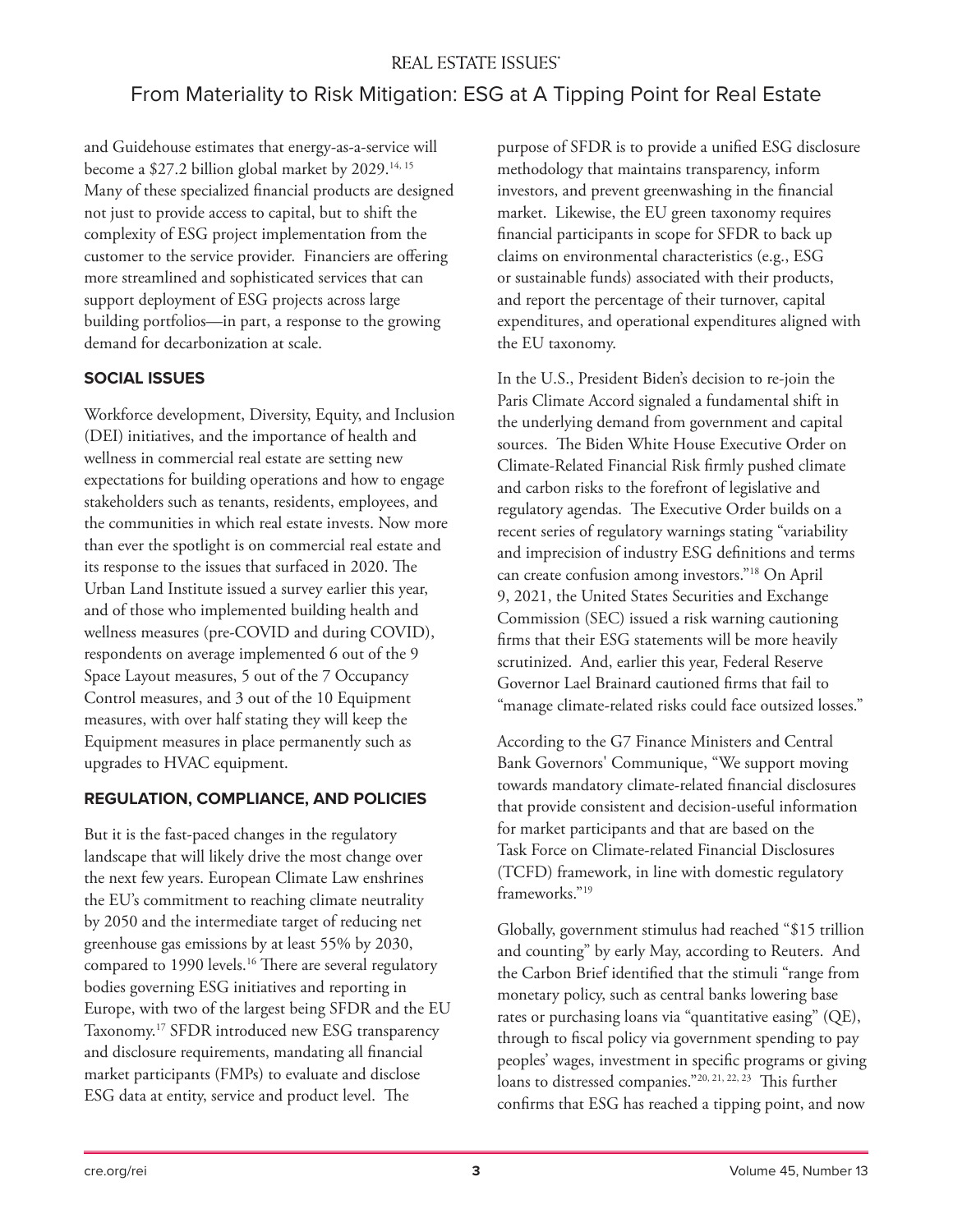## From Materiality to Risk Mitigation: ESG at A Tipping Point for Real Estate

the expertise, creativity, and innovation that the real estate and finance industries are well known for need to be applied to assessing risk and deploying strategies to mitigate those risks while creating value for investors, occupants, and the capital markets that serve them. •

#### *The author acknowledges the contributions of Eduard Forejt, CRE, to this article.*

#### **ENDNOTES**

- 1. Kevin Sneader, Sarah Keohane Williamson, Tim Koller, Victoria Potter, and Ariel Babcock. "Corporate long-term behaviors: How CEOs and boards drive sustained value creation." McKinsey & Company, October 1, 2020. https://www.mckinsey. com/~/media/mckinsey/business%20functions/ strategy%20and%20corporate%20finance/our%20 insights/how%20executives%20can%20help%20 sustain%20value%20creation%20for%20the%20 long%20term/corporate-long-term-behaviors-howceos-and-boards-drive-sustained-value%20creation. pdf (accessed July 6, 2021).
- 2. Maxine Joselow. "Court Orders Shell to Slash Emissions in Historic Ruling." *Scientific American*, May 27, 2021. https://www.scientificamerican. com/article/court-orders-shell-to-slash-emissions-inhistoric-ruling/ (accessed July 6, 2021).
- *3. Ibid.*
- 4. Greg Iacurci. "Money invested in ESG funds more than doubles in a year." CNBC, February 11, 2021. https://www.cnbc.com/2021/02/11/sustainableinvestment-funds-more-than-doubled-in-2020-. html (accessed July 6, 2021).
- 5. "PwC 24th Annual Global CEO Survey." PwC, March 11, 2021. https://www.pwc.com/gx/en/ ceo-agenda/ceosurvey/2021.html (accessed July 6, 2021).
- 6. "Our Next Step in ESG: A New Emissions Reduction Program." Blackstone, September 29, 2020. https://www.blackstone.com/insights/article/ our-next-step-in-esg-a-new-emissions-reductionprogram/ (accessed July 6, 2021).
- 7. "The Wall Street Journal on Blackstone's Two New Diversity Initiatives" Blackstone, October 22, 2020. https://www.blackstone.com/insights/article/ the-wall-street-journal-on-blackstones-two-newdiversity-initiatives/ (accessed July 6, 2021).
- 8. "Participation in the 2020 GRESB Real Estate Benchmark leaps 22% amid accelerating investor demand for ESG data." GRESB, November 24, 2020. https://gresb.com/participation-in-the-2020 gresb-real-estate-benchmark-leaps-22-percent/ (accessed July 6, 2021).
- 9. "How insurance companies can prepare for risk from climate change" Deloitte, 2019. https://www2. deloitte.com/us/en/pages/financial-services/articles/ insurance-companies-climate-change-risk.html (accessed July 6, 2021).
- 10. "Green Bonds." Fannie Mae. https://capitalmarkets. fanniemae.com/sustainable-bonds/green-bonds (accessed July 6, 2021).
- 11. Kathryne Cleary and Karen Palmer. "Energyas-a-Service: A Business Model for Expanding Deployment of Low-Carbon Technologies." Resources for the Future, December 18, 2019. https://www.rff.org/publications/issue-briefs/energyservice-business-model-expanding-deployment-lowcarbon-technologies/ (accessed July 6, 2021).
- 12. PACENation. https://www.pacenation.org/ (accessed July 6, 2021).
- 13. ESPC (With Financing). Better Buildings, U.S. Department of Energy. https:// betterbuildingssolutioncenter.energy.gov/financingnavigator/option/espc-financing (accessed July 6, 2021).
- 14. PACE Market Data. PACENation, 2019. https:// www.pacenation.org/pace-market-data/ (accessed July 6, 2021).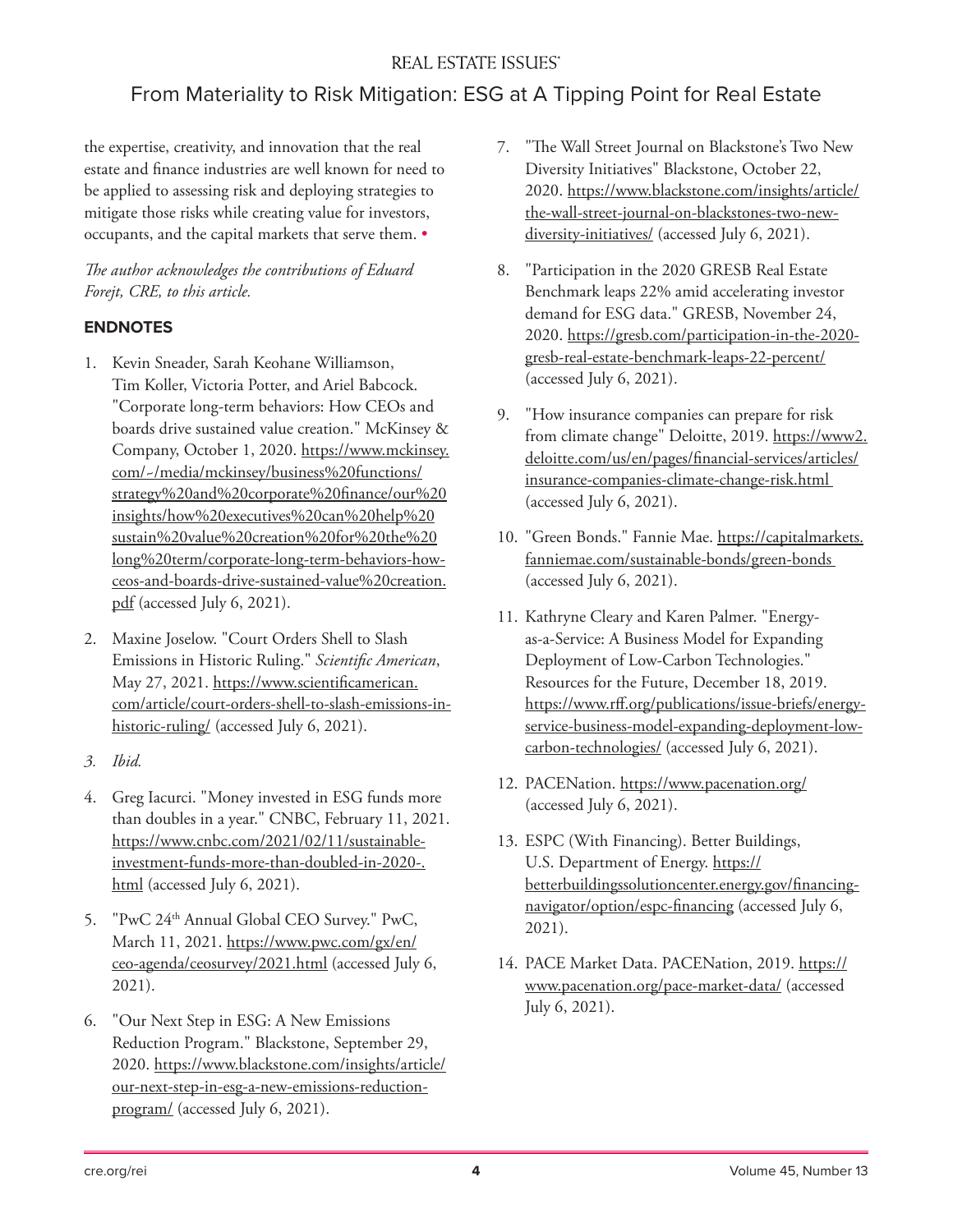## From Materiality to Risk Mitigation: ESG at A Tipping Point for Real Estate

- 15. "Guidehouse Insights Report Shows Energy as a Service Financing Market is Expected to Experience a 37% Compound Annual Growth Rate from 2020-2029." Business Wire, Inc., October 6, 2020. https://www.businesswire.com/ news/home/20201006005184/en/Guidehouse-Insights-Report-Shows-Energy-as-a-Service-Financing-Market-is-Expected-to-Experience-a-37- Compound-Annual-Growth-Rate-from-2020-2029 (accessed July 6, 2021).
- 16. "Final report and draft RTS on disclosures under SFDR." Societie Generale, April 5, 2021. https:// www.securities-services.societegenerale.com/en/ insights/views/news/final-report-and-draft-rtsdisclosures-under-sfdr/ (accessed July 6, 2021).
- 17. Maia Godemer. "The relationships between SFDR, NFRD and EU Taxonomy." Bloomberg Professional Services, March 31, 2021. https://www.bloomberg. com/professional/blog/the-relationships-betweensfdr-nfrd-and-eu-taxonomy/ (accessed July 6, 2021).
- 18. "Risk Alert: The Division of Examinations' Review of ESG Investing." U.S. Securities and Exchange Commission, April 9, 2020. https://www.sec.gov/ files/esg-risk-alert.pdf (accessed July 6, 2021).
- 19. "G7 Finance Ministers and Central Bank Governors Communiqué." Gov.uk, June 5, 2021. https:// www.gov.uk/government/publications/g7-financeministers-meeting-june-2021-communique/ g7-finance-ministers-and-central-bank-governorscommunique (accessed July 6, 2021).
- 20. "Coronavirus: Tracking how the world's 'green recovery' plans aim to cut emissions." CarbonBrief, June 16, 2020. https://www.carbonbrief.org/ coronavirus-tracking-how-the-worlds-greenrecovery-plans-aim-to-cut-emissions (accessed July 6, 2021).
- 21. Gabe Alpert. "U.S. COVID-19 Stimulus and Relief." Investopedia, July 3, 2021. https://www. investopedia.com/government-stimulus-efforts-tofight-the-covid-19-crisis-4799723 (accessed July 6, 2021).
- 22. "World central banks deliver rate cut bonanza." Reuters Graphics. https://fingfx.thomsonreuters. com/gfx/editorcharts/xlbpgnjemvq/index.html (accessed July 6, 2021).
- 23. "What is quantitative easing?" Bank of England. https://www.bankofengland.co.uk/monetary-policy/ quantitative-easing (accessed July 6, 2021).



#### *www.cre.org*

This article/submission represents the opinions of the authors/contributors and not necessarily those of The Counselors of Real Estate® or its members. The Counselors assumes no responsibility for the opinions expressed/citations and facts used by the contributors to this publication regardless of whether the articles/submissions are signed.

Published by The Counselors of Real Estate, a not-for-profit organization, 430 N. Michigan Ave., Chicago, IL, 60611. Copyright 2021 by The Counselors of Real Estate. All rights reserved. (Published online at cre.org/rei).

*Real Estate Issues* is a registered trademark of The Counselors of Real Estate, a not-for-profit organization.

The Counselors of Real Estate®, established in 1953, is an international group of high-profile professionals including members of prominent real estate, financial, legal and accounting firms as well as leaders of government and academia who provide expert, objective advice on complex real property situations and land-related matters. Membership is selective, extended by invitation. The organization's CRE® (Counselor of Real Estate) credential is granted to all members in recognition of superior problem solving ability in various areas of real estate counseling.